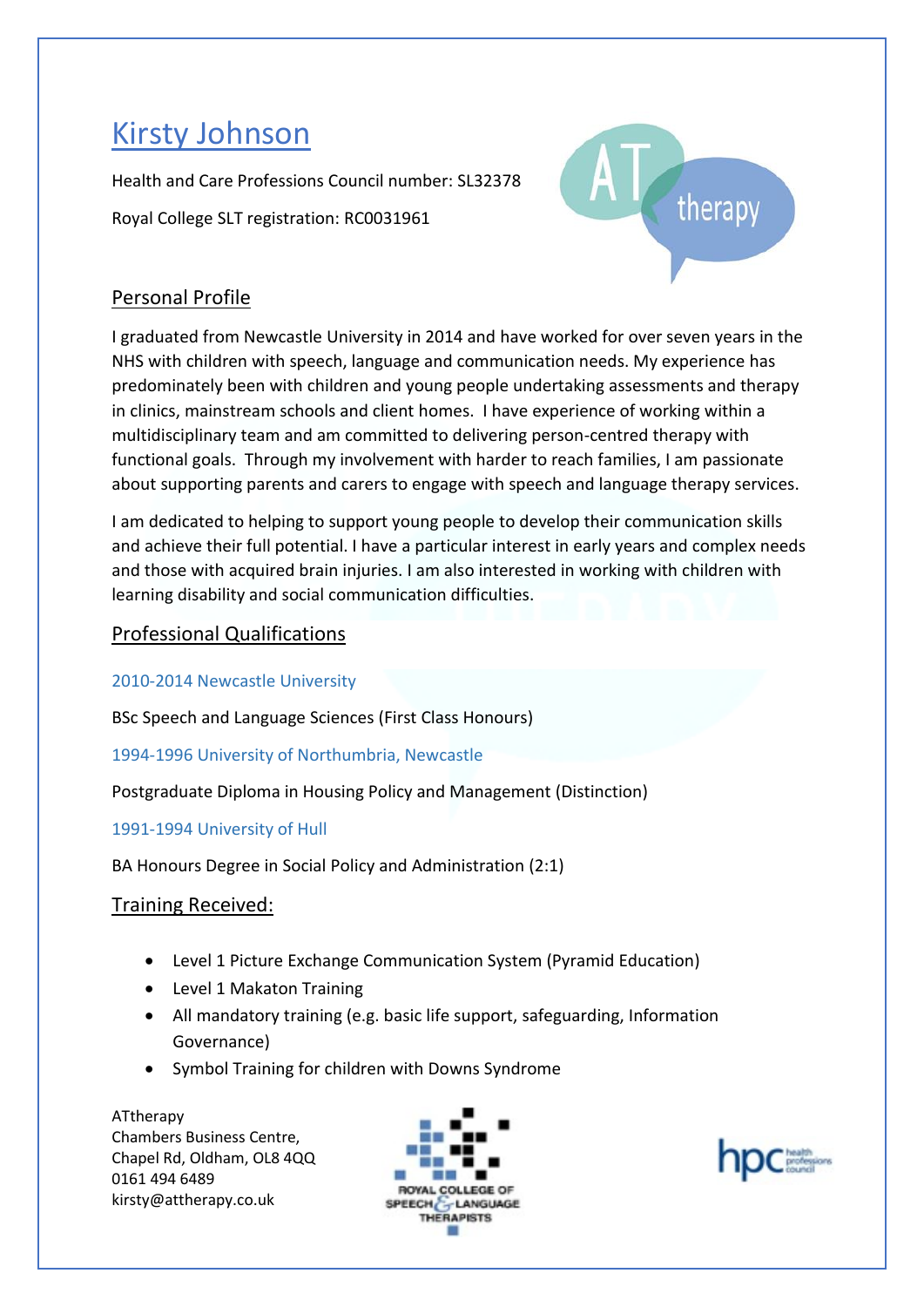- Clinical Practice Educator Training
- Susan Ebbels: The current evidence for school-age children with language impairment

# Work experience

# ATtherapy – April 2022 – present

# Specialist Speech and Language Therapist

I am employed at ATtherapy as a specialist speech and language therapist, supporting clients in the north east of England. I will hold a clinical caseload of children and with acquired brain injury and associated communication impairments.

# North Tees and Hartlepool NHS Foundation Trust - April 2021 - April 2022

Specialist Speech and Language Therapist

I was responsible for the caseload management of children with a wide range of communication difficulties, including some children who required support with low-tech means of communication (using switches, signing, communication boards and books). I delivered therapy to work on speech sound delay and disorders and worked on targets to develop verbal language and social communication skills, including using Comic Strip Conversations and Social Stories. In addition, I provided support and supervision for Band 5 therapists and held line management responsibilities. I met with other specialist and clinical leads to develop the Trust's service provision and discussed ways to develop the children's workforce and deliver external training.

#### North Tees and Hartlepool NHS Foundation Trust- January 2015 - April 2021

#### Speech and Language Therapist

In this role, I managed a large caseload of children aged 2-11 years and undertook initial assessments and reviews of children with speech and language difficulties in mainstream schools, clinics and homes. I wrote initial assessment and discharge reports and provided written information with outcomes to be included in Education Health and Care Plans. I also carried out individual one-to-one therapy and set targets for Speech and Language Therapy Assistants. Treatment plans were targeted to meet individual needs and covered speech sound work, early language strategies and language disorders. My role involved close liaison with parents, teachers and school support staff to enable them to deliver indirect intervention and encourage effective collaboration. I also contributed towards the Social Communication Assessment Team diagnostic ASD pathway and undertook observations and assessments in order to complete ICD-10 paperwork. I worked in partnership with specialist colleagues and provided environmental strategies to help and support to children with early dysfluency.

ATtherapy Chambers Business Centre, Chapel Rd, Oldham, OL8 4QQ 0161 494 6489 kirsty@attherapy.co.uk